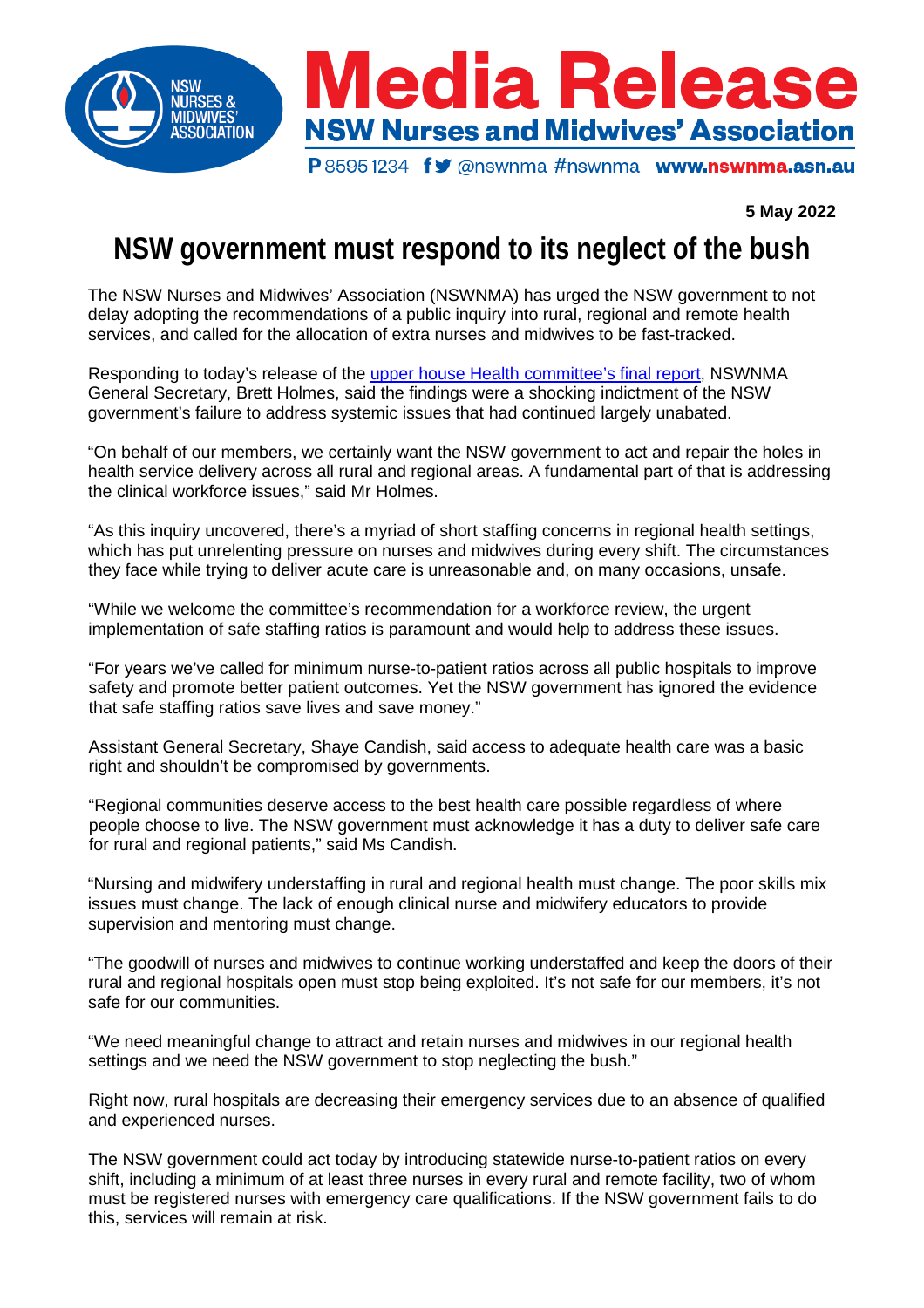

Inquiry recommendations specific to nursing and midwifery:

#### **Recommendation 11**

That NSW Health work with the Australian Government collaboratively to immediately invest in the development and implementation of a 10-Year Rural and Remote Medical and Health Workforce Recruitment and Retention Strategy. This should be done in consultation with rural, regional and remote local government, schools, community services, human services, unions, professional organisations, general practice, pharmacists and community organisations. It should set out a clear strategy for how NSW Health will work to strengthen and fund the sustainability and growth of rural, regional and remote health services in each town including quantifiable targets for tangible improvement in community-level health outcomes, medical and health workforce growth, community satisfaction, and provider coordination and sustainability. It must also address hospital and general practice workforce shortages including General Practitioner, nurses and midwives, nurse practitioners, mental health nurses, psychologists, psychiatrists, counsellors, social workers, paramedics, allied health practitioners and Rural Generalists.

## **Recommendation 16**

That NSW Health expedite its review of the nursing and midwifery workforce with a view to urgently increasing nurse and midwifery staffing numbers based on local need across rural, regional and remote New South Wales. The outcome should ensure there are staffing levels that enable optimal patient care and for that care to be delivered in a professionally, physically and psychologically safe environment. NSW Health should publicly report on an annual basis its performance in meeting this outcome.

## **Recommendation 17**

That NSW Health work to widely implement the Nurse Practitioner model of care in rural, regional and remote New South Wales, by:

- funding the recruitment and training of additional Nurse Practitioners to work in rural, regional and remote areas, particularly in facilities without 24/7 doctor coverage, or that utilise virtual medical coverage
- working with the Australian Government to address the practical barriers to creating and supporting these roles identified by the Australian College of Nurse Practitioners.

#### **Recommendation 18**

That in addition to peer group B hospitals, NSW Health employ a geriatric nurse in all peer group C hospitals. Where a geriatric nurse is not employed, NSW Health develop and provide staff members with annual training in geriatric care to ensure an ageing population is given the best health care when visiting a health care facility.

## **Recommendation 19**

That the rural and regional Local Health Districts:

- formalise and remunerate on call arrangements for nurses and midwives across all public health facilities in accordance with industrial awards
- engage with the emergency departments in their area to develop agreed plans to address security issues with timeframes and regular progress reporting
- increase and formalise professional development opportunities for nurses and midwives, ensuring that rostering accounts for this.

#### **Recommendation 20**

That NSW Health, as part of its review of the nursing and midwifery workforce:

• develop stronger partnerships with the university sector to more proactively engage local people and support them through rurally and regionally based education, training and professional development to become qualified nurses and midwives